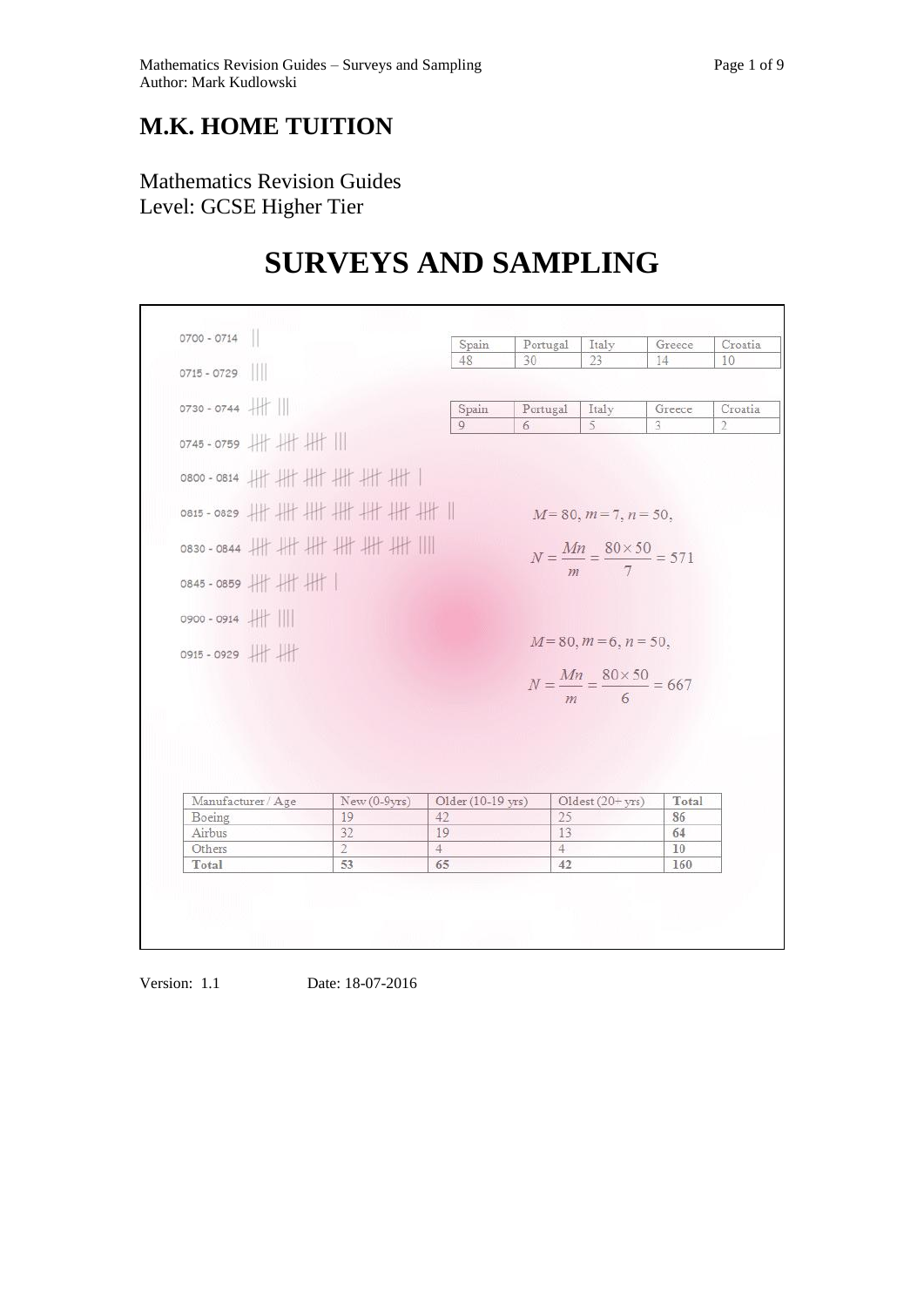### **HANDLING AND COLLECTING DATA**

#### **A few definitions.**

The collection, set or group of objects being studied is termed the **population**. Examples would include:

- All the pupils in Year 11 in a particular school
- All the people on the electoral register
- All people who watch soaps on television
- All the cars produced by a factory in one week
- All the hotels owned by a certain holiday chain

A **sample** is a small part of a population and can be selected using various ways.

A sample is said to be **biased** if there are any underlying factors distorting the data in such a way that it will not give a representative picture of the population.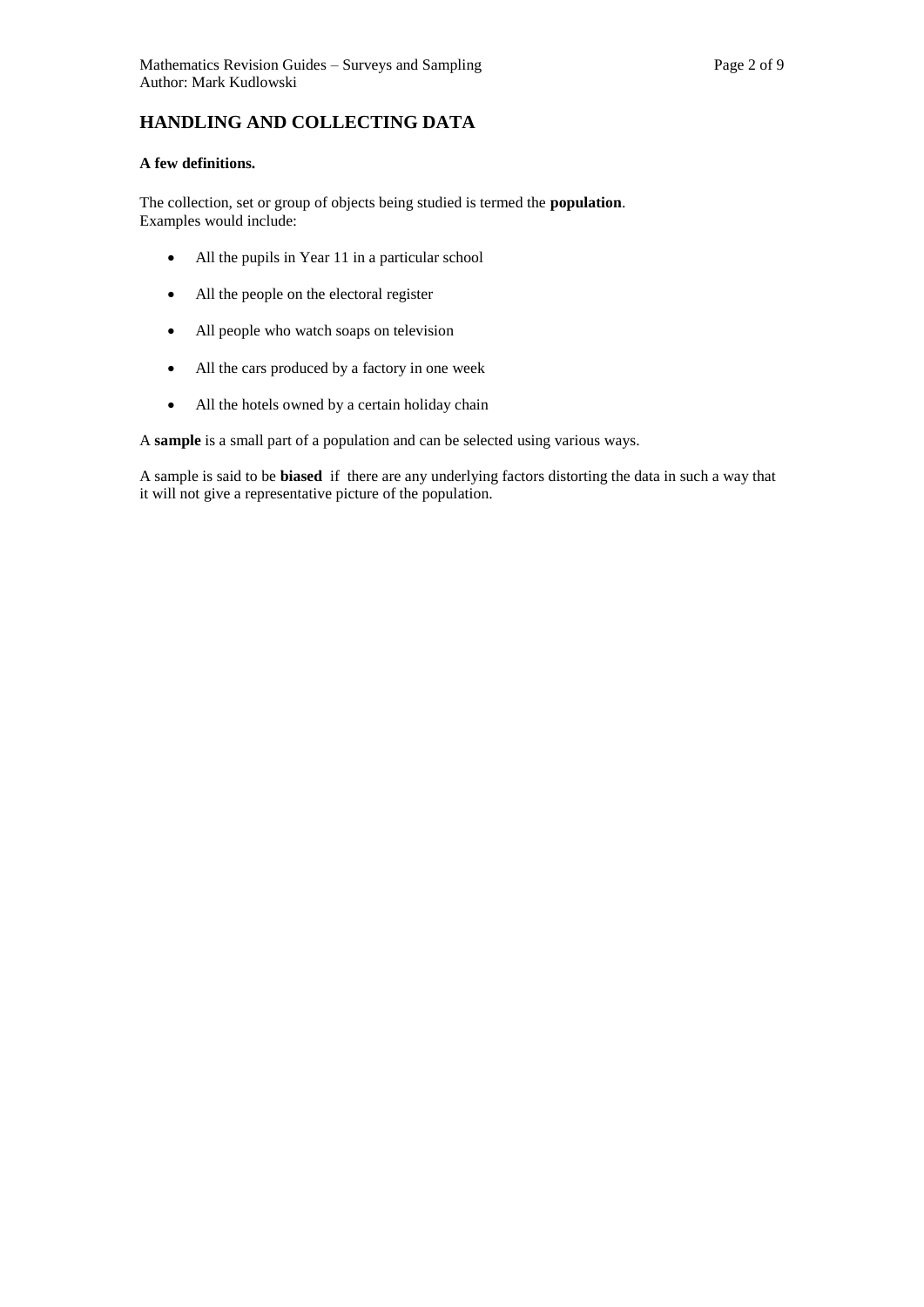#### **Data Collecting.**

There are several ways in which data can be collected directly. Data can either be 'primary' or 'secondary'.

**Primary data** is information that is obtained directly from first-hand sources by means of surveys, observations or experiments.

Two common methods of collecting primary data are the tally chart and the questionnaire, although the latter is no studied in detail at Higher GCSE.

#### **The Tally Chart.**

This is typically used to record data which can be easily observed and counted, usually over a time interval, although it can also be used for static data.

A few examples:

- The number of items paid for at a "10 items or less" supermarket checkout over one day
- The number of cyclists using a stretch of road over 15-minute intervals
- The number of cars, by year of registration, using a stretch of road over one hour

**Example** (1): A group of Year 11 pupils have been tallying the number of cyclists using a section of the A56 into Manchester during the morning rush-hour on a Tuesday morning.

They grouped the times into 15-minute sections beginning at 0700, 0715, 0730 .... up to the quarterhour beginning at 0915.

The completed tally chart looks like this, with the 'gate' graphics :

```
0700 - 0714 |
0715 - 07290730 - 0744 # ||
0745 - 0759 \downarrow \downarrow \downarrow \downarrow \downarrow \downarrow \downarrow \uparrow \downarrow \parallel0800 - 0814 卅 卅 卅 卅 卅 卅
0815 - 0829 卅卅卅卅卅卅卅
0830-0844 卅卅卅卅卅卅|
0845 - 0859 卅 卅 卅 |
0900 - 0914 # ||||
0915 - 0929 # #
```
This tally chart can then be re-displayed as a bar chart, frequency polygon or histogram.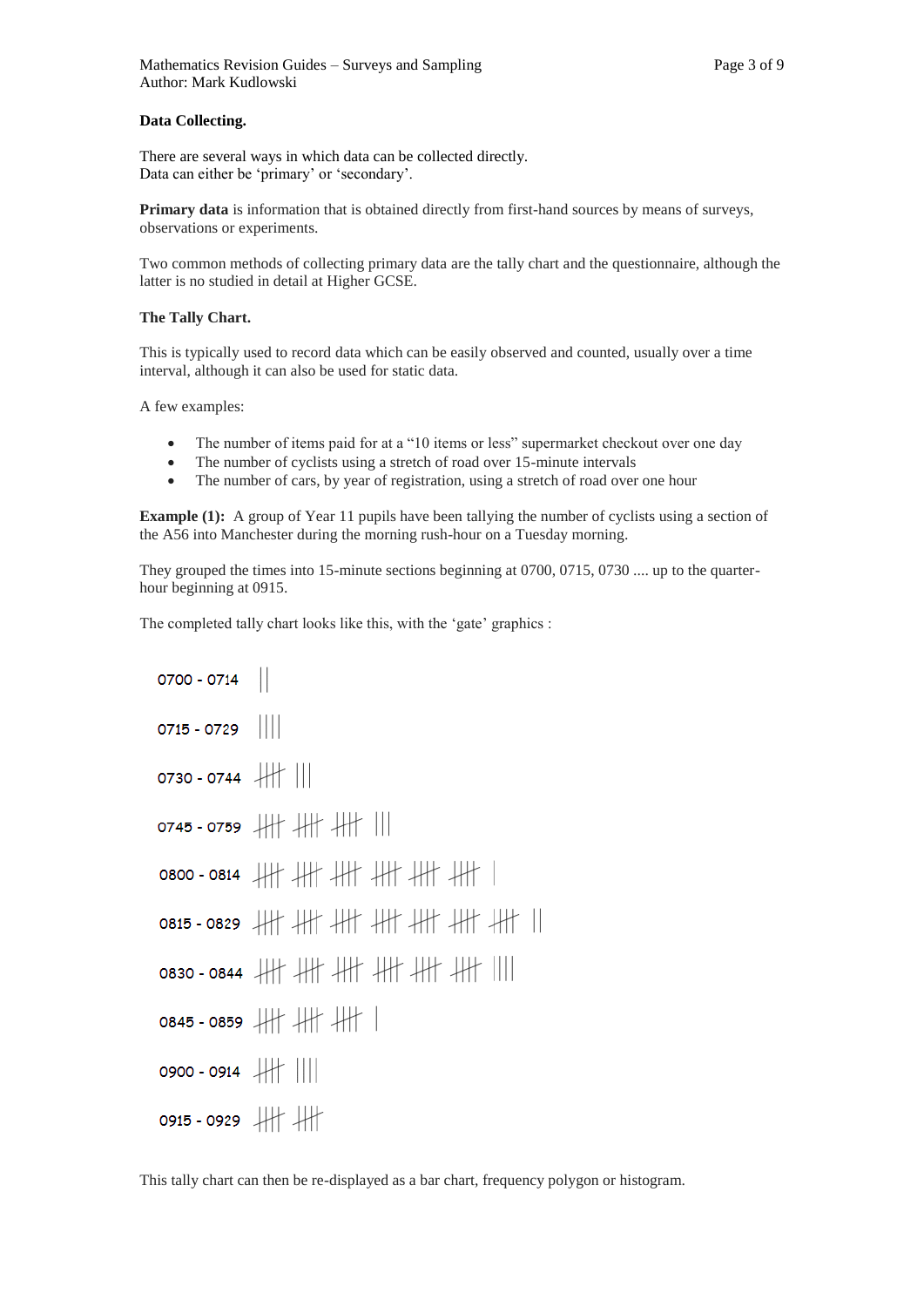#### **Biases in primary data collecting.**

Biases in data collecting are usually centred about location or time, and examples are easy to find or suggest.

**Example (2)** : A group of Year 11 pupils distributed a questionnaire outside the leisure centre about how much time a week people spent on physical exercise. A disproportionately large number of respondents ticked the "Over 5 hours per week" box. (Users of the leisure centre were more likely to engage in physical exercise than non-users.)

**Example (3) :** The results of a questionnaire about whether the widening of the M60 motorway was a good idea to improve traffic flow. The response was a very strong 'No'. (The people questioned all lived within 200 metres of the proposed motorway.)

**Example (4):** The queues of daytime traffic into Mill Gate car park in Bury, as counted on three successive Mondays and Tuesdays. The apparent results showed that long queuing (over 20 cars waiting) was not an issue, yet many shoppers complained on Wednesdays and Fridays about difficulty in finding parking spaces.

(Wednesdays and Fridays are full market days in Bury; Mondays and Tuesdays are not.)

#### **Avoiding bias in primary data collecting.**

Each of the questionnaires in the last three examples could have produced improved results in various ways. Here are some suggested corrections.

**Example (2) Correction :** Instead of distributing the questionnaire solely outside the leisure centre, the pupils should have chosen about four or five different town centre locations.

**Example (3) Correction <b>:** Extend the area for distributing the questionnaire to include properties up to. say, 500 metres of the proposed motorway, rather than just the 'inner zone' of 200 metres.

**Example (4) Correction :** Count the traffic entering the car park for three complete weeks, Sundays to Saturdays, and not just Mondays and Tuesdays.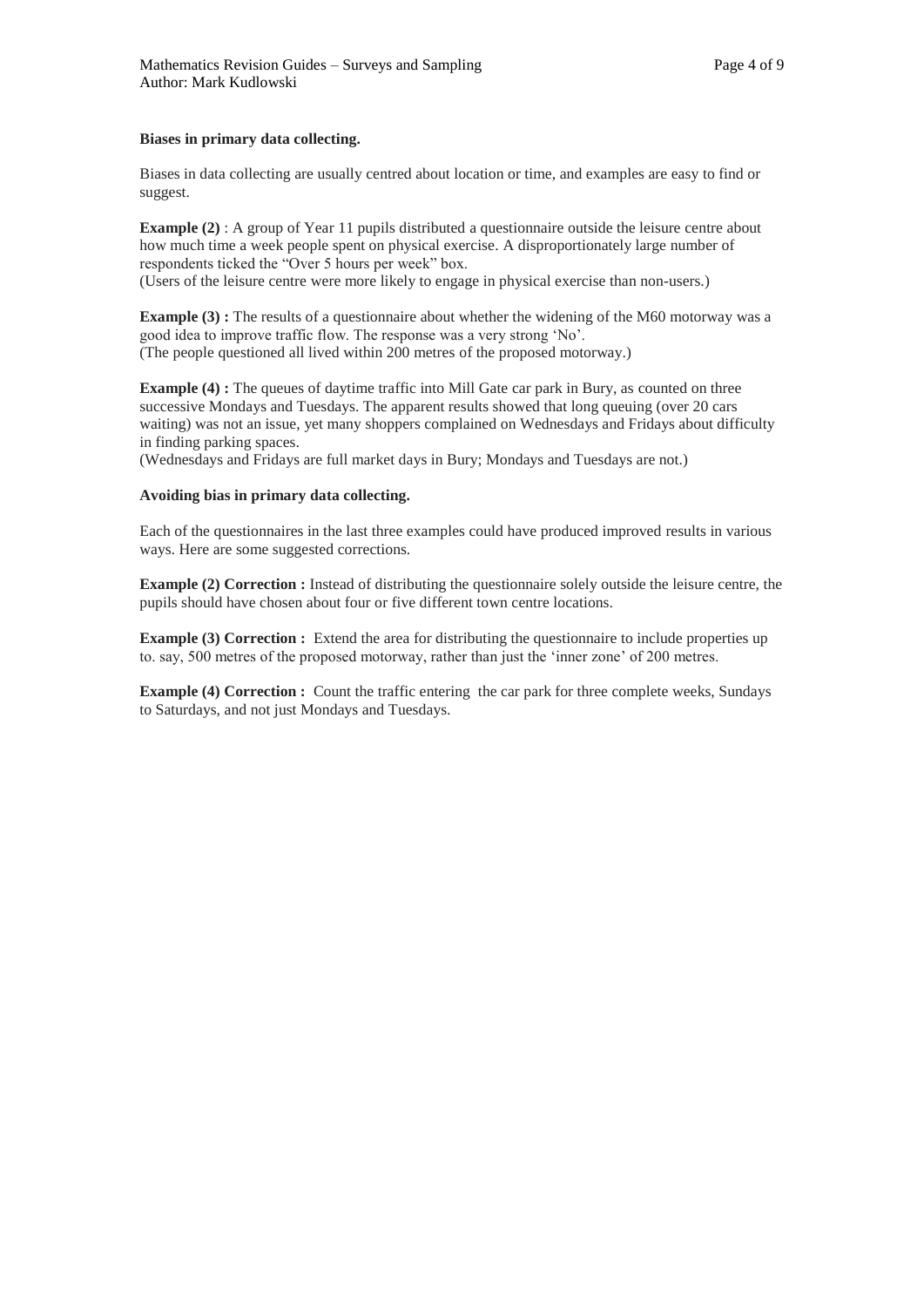**Secondary data** is data collected by someone other than the user.

A few examples are :

- Using data from the Met Office website to compare Manchester's rainfall statistics for January 2015 and January 2016.
- Using data from the Department of Transport and Greater Manchester Police to analyse road accident statistics.
- Looking up the database of Olympic Games statistics to measure trends in performance for particular athletic events.

#### **Sampling Techniques.**

Sampling is a statistical method where a sample of the population is chosen to represent the whole, and is usually chosen because it would be otherwise too time-consuming and expensive to question the whole population.

**Example (5) :** A university wishes to select a sample of 400 students out of a total of 8000 to take part in an open question-and-answer session. The details of those students are stored on a database. How can we select those 400 without showing a bias ?

This brings us to three main sampling techniques:

**Systematic Sampling :** A sample of 400 out of 8000 students is also 1 out of 20 or 5%. We could list all the students by alphabetical order, and select every  $20<sup>th</sup>$  one in the list.

**Random Sampling :** We can use a database query to select 400 random rows from the student database using randomising query commands.

**Attribute Sampling:** Each student has an ID containing a seven-digit numerical part. Since we are selecting one student in every 20, we could for example select only those students whose numeric IDs end in 20,40, 60, 80 or 00.

There are several other techniques available, not covered in the previous simple example.

**Quota sampling** is used by market research companies to target sections of the population by age, social class or other criteria. Further sub-sampling of the quota could be either random or systematic.

**Cluster sampling** is when the population is targeted by clusters, such as a set of 'key' political constituencies as used by opinion pollsters. Again, further sub-sampling of the quota could be either random or systematic in order to reduce the sample size to a few hundred voters.

**Stratified Sampling** is when the population is proportionally divided up into sub-groups or strata, and that the proportions in the sample reflect those in the population as a whole. The sampling itself can be random or systematic.

This technique is the one most commonly featured in examination questions and will be studied in more detail than the others.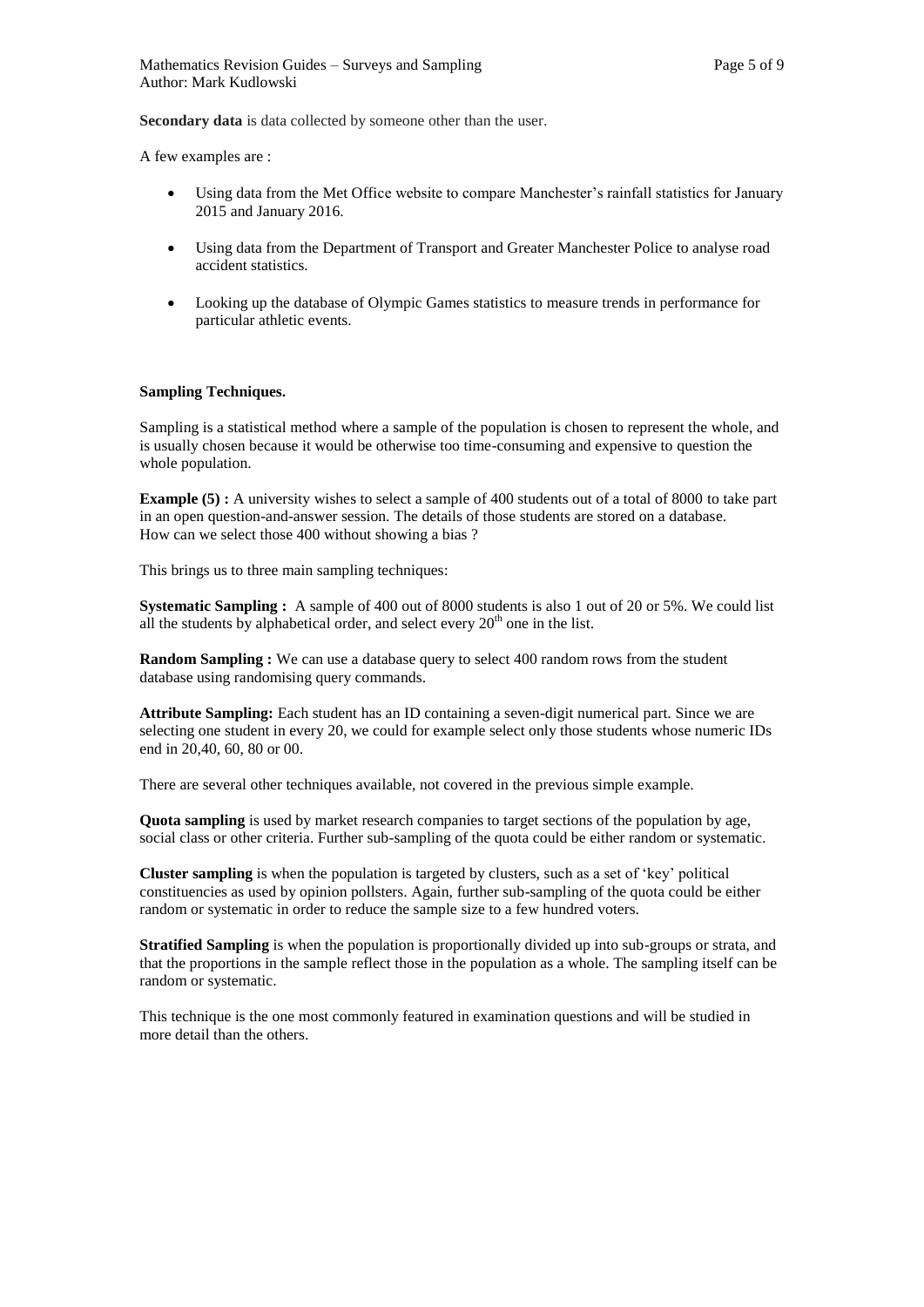|  |  |  | <b>Example (6):</b> A holiday company owns several hotels in Europe as shown below: |
|--|--|--|-------------------------------------------------------------------------------------|
|--|--|--|-------------------------------------------------------------------------------------|

| $\sim$<br>Spain | Portugal | ıtaly | ireece | <sup>o</sup> roatia |
|-----------------|----------|-------|--------|---------------------|
|                 | υU       | ^^    |        | ν                   |

An inspector wants to select a sample of 25 hotels stratified by country. How many hotels by country should be included in the stratified sample ?

Firstly, we count the total number of hotels, which is  $(48 + 30 + 23 + 14 + 10) = 125$  hotels.

The stratified sample consists of 25 hotels out of the 125.

The required fractional multiplier is thus 125  $\frac{25}{25}$  or one fifth of the total.

There are 48 hotels in Spain, so the stratified sample would include  $\frac{1}{5} \times 48 = 9.6$  $\frac{1}{2} \times 48 =$ 

or 10 hotels in Spain to the nearest integer.

The calculations for the other countries are similar. For Portugal, we have  $\frac{1}{5} \times 30 = 6$  $\frac{1}{2} \times 30 =$ hotels ; for Italy,  $\frac{1}{5} \times 23 = 4.6$  $\frac{1}{5}$  × 23 = 4.6 or 5 hotels, for Greece,  $\frac{1}{5}$  × 14 = 2.8.  $\frac{1}{2}$  × 14 = 2.8. or 3 hotels, and finally for Croatia,  $\frac{1}{5} \times 10 = 2$  $\frac{1}{2} \times 10 = 2$  hotels.

Looking at the numbers of hotels in Portugal and Croatia, we can see that they are in the ratio 30:10 or 3:1. This ratio is preserved as 6:2, or 3:1 in the stratified sample as well.

This example highlights a possible snag due to rounding errors. Adding the results so obtained gives a total of  $10 + 6 + 5 + 3 + 2 = 26$  rather than 25. The inspector could either choose to inspect 26 hotels in total, or to inspect only (say) 9 hotels in Spain instead of 10. Choosing the second option gives the stratified sample as :

| spain | Portugal | <b>Italy</b> | rreece. | `roatıa |
|-------|----------|--------------|---------|---------|
|       |          |              | -       |         |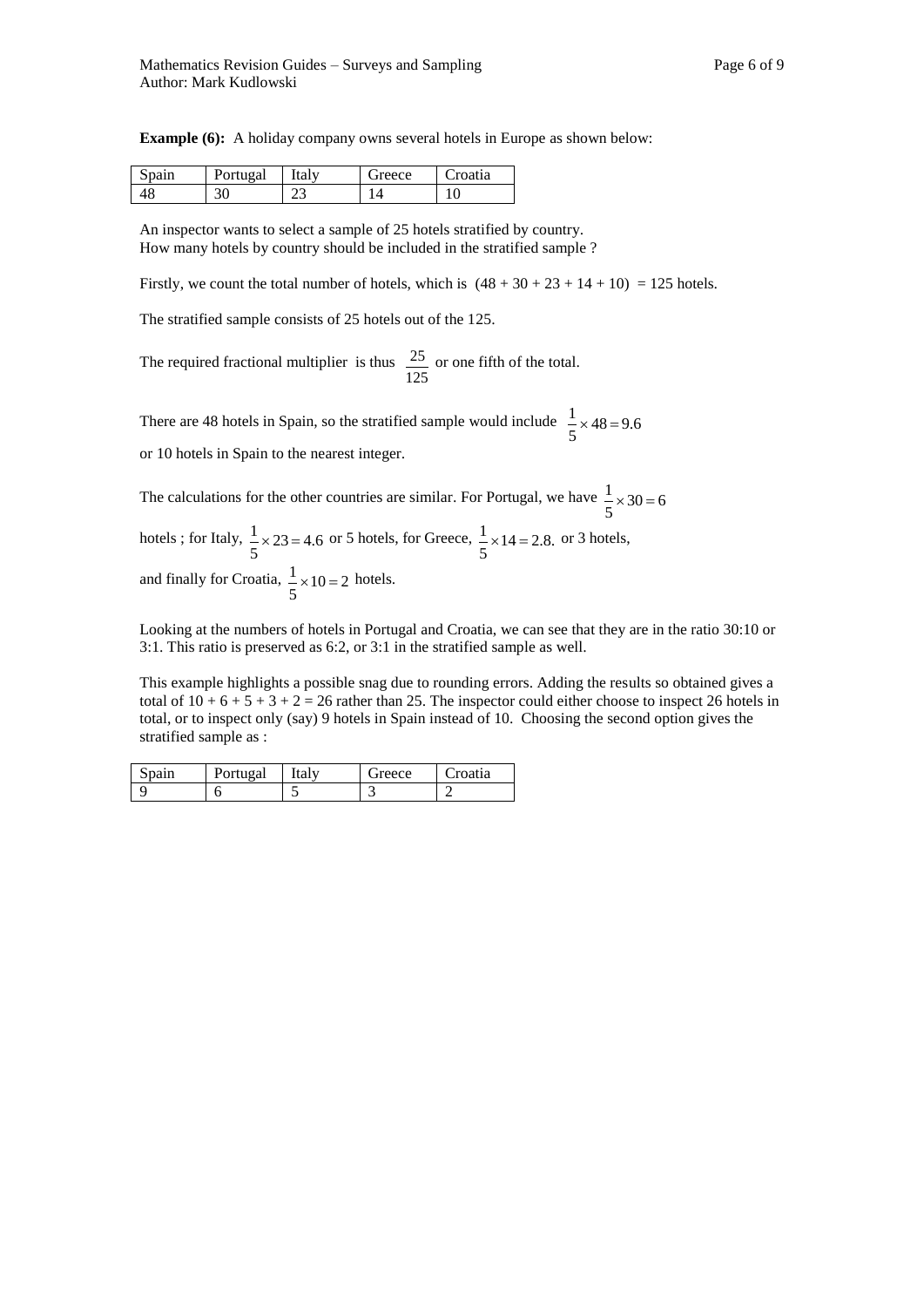| Manufacturer / Age | New $(0-9\gamma rs)$ | Older $(10-19 \text{ yrs})$ | Oldest $(20+vrs)$ | <b>Total</b> |
|--------------------|----------------------|-----------------------------|-------------------|--------------|
| Boeing             | 1 Q                  | 42                          | $\gamma$          | 86           |
| Airbus             | 30                   | 19                          |                   | 64           |
| Others             |                      |                             |                   | 10           |
| <b>Total</b>       | 53                   | 65                          | 42                | 160          |

**Example (7) :** An airline has a fleet of 160 planes, of which 86 are manufactured by Boeing, 64 are manufactured by Airbus, and 10 are manufactured by other companies. They are also classified by age.

i) The airline owners want to carry out a quick random inspection of 15 new planes, stratified by manufacturer. How many planes, by manufacturer, should be included in the stratified sample ?

ii) The same airline wants a more thorough inspection of a random sample of 40 planes in the 'older' and 'oldest' categories, again stratified by manufacturer. How many planes, by manufacturer, should be included in the stratified sample this time ?

i) The total number of planes in the 'new' category is 53, and the stratified sample contains 15. The required multiplier is therefore 53 15 .

The sample would therefore include  $\frac{13}{22} \times 19 = 5.377...$ 53  $\frac{15}{25} \times 19 = 5.377...$  or 5 Boeings (to nearest integer),

 $\frac{15}{53} \times 32 = 9.056...$  $\frac{15}{53} \times 32 = 9.056...$  or 9 Airbuses, and finally  $\frac{15}{53} \times 2 = 0.566...$  $\frac{15}{22} \times 2 = 0.566...$  or 1 'other'.

: There are 5 Boeings, 9 Airbuses and 1 'other' in the stratified sample of 15 planes.

ii) Adding together the numbers of aircraft in the 'older' and 'oldest' categories, there are 67 Boeings, 32 Airbuses, and 8 'others' – a total of 107. There are 40 planes in the stratified sample, and so the required multiplier is 107  $\frac{40}{1}$ .

 $\therefore$  There are  $\frac{40}{105} \times 67$ 107  $\frac{40}{100} \times 67$  or 25 Boeings, in the sample,  $\frac{40}{100} \times 32$ 107  $\frac{40}{100}$  × 32 or 12 Airbuses

and  $\frac{40}{185} \times 8$ 107  $\frac{40}{25} \times 8$  or 3 'others'.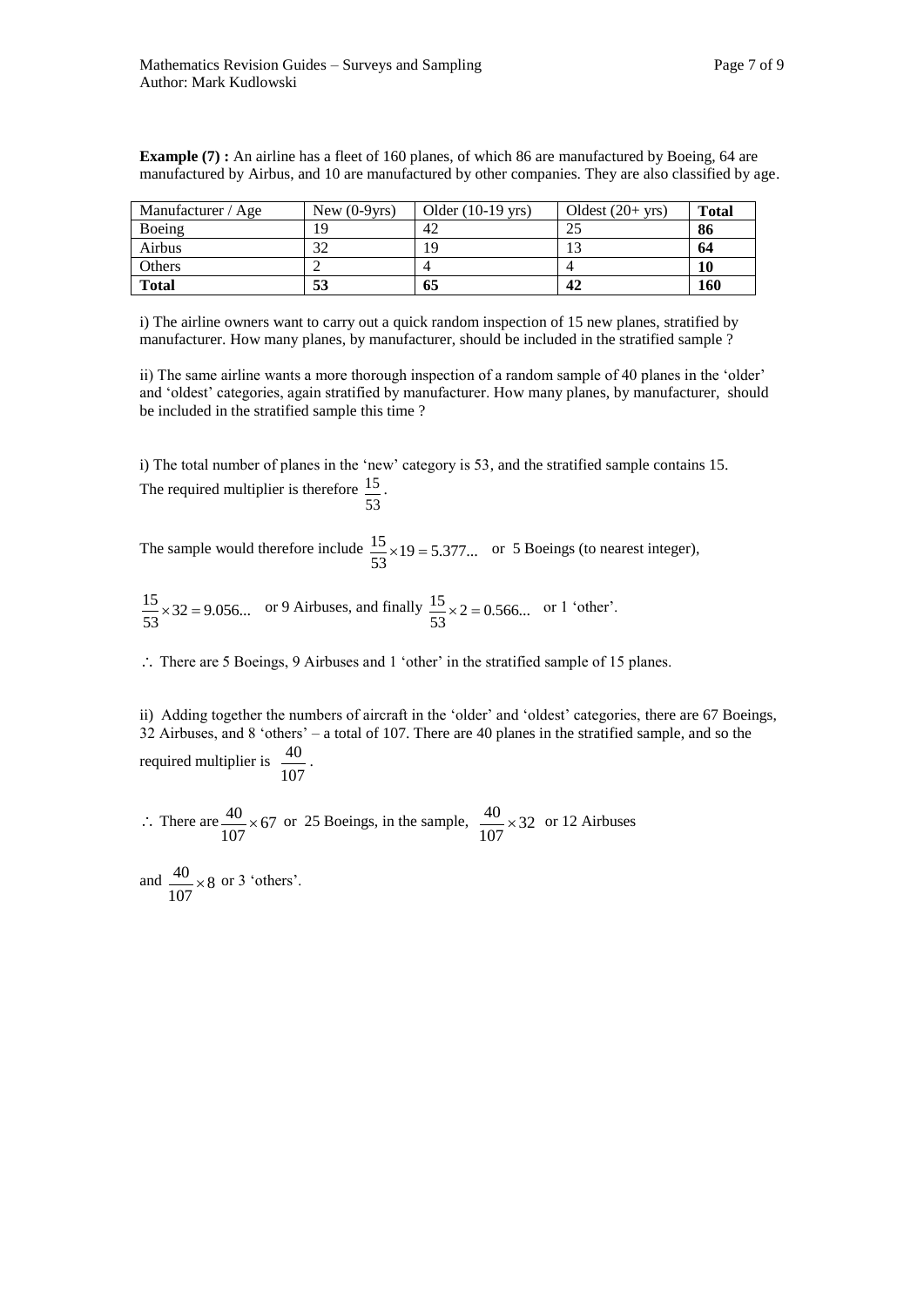#### **The Peterson Capture-Recapture method.**

This is sometimes known as the "mark and recapture" method, and is a useful way of estimating a population in a well-defined area, most usually animals in a nature reserve.

In this method, a proportion of the population is captured, labelled, and re-released into the wild. After a period of time, another proportion is captured, and some of the population will have the labels relating to the first capture. We can then use the number of recaptures to estimate the size of the whole population.

There are some assumptions to be borne in mind – here are a few :

- The eco-system is closed, without migration
- There are no births or deaths in between captures
- The markings do not become illegible
- The capture does not harm the specimen
- The marked specimens redistribute themselves uniformly within the eco-system

**Example (8):** A rare fish species was reintroduced into Lake Windermere ten years ago. Bill captured and marked 40 specimens, and then released them into the lake. Three months later, he recaptured another 40 specimens and found that five of them had been marked.

i) Calculate the estimated number of the rare fish in the lake.

ii) Bill noticed that the markings on a few of the recaptured fish had become difficult to detect, and was concerned about how the estimate would be affected if some of the marked fish had 'lost' their markings over time. Explain how that would affect his estimate of the fish population in part (i).

i) When Bill carried out the first capture, he marked 40 specimens.

Those 40 marked fish were then released into the lake.

Bill then recaptured another group of 40 fish, five of them were found to have been marked.

Now 40  $\frac{5}{-}$  = 8  $\frac{1}{x}$ , which infers that the original sample of 40 fish was one eighth of the lake's total.

Hence, the estimated population of the rare fish in the lake is  $\left(\frac{1}{8}\right)$  $\frac{40}{10}$  or 320.

We could have used the formula *m*  $N = \frac{Mn}{N}$ , where

 $M =$  the number of fish marked and released thereafter

- $n =$  number of fish in the recaptured sample
- $m =$  number of marked fish in the recaptured sample
- $N =$  estimated total population of fish in the lake

Hence, with 
$$
M = 40
$$
,  $m = 5$ ,  $n = 40$ , we have  $N = \frac{Mn}{m} = \frac{40 \times 40}{5} = 320$ .

ii) If some of Bill's marked fish were to have lost their markings, then the value of *m* would have been an underestimate.

Since the formula *m*  $N = \frac{Mn}{N}$  involves division by *m*, an underestimate in *m* would result in an

**overestimate** in *N*, the total population of fish in the lake.